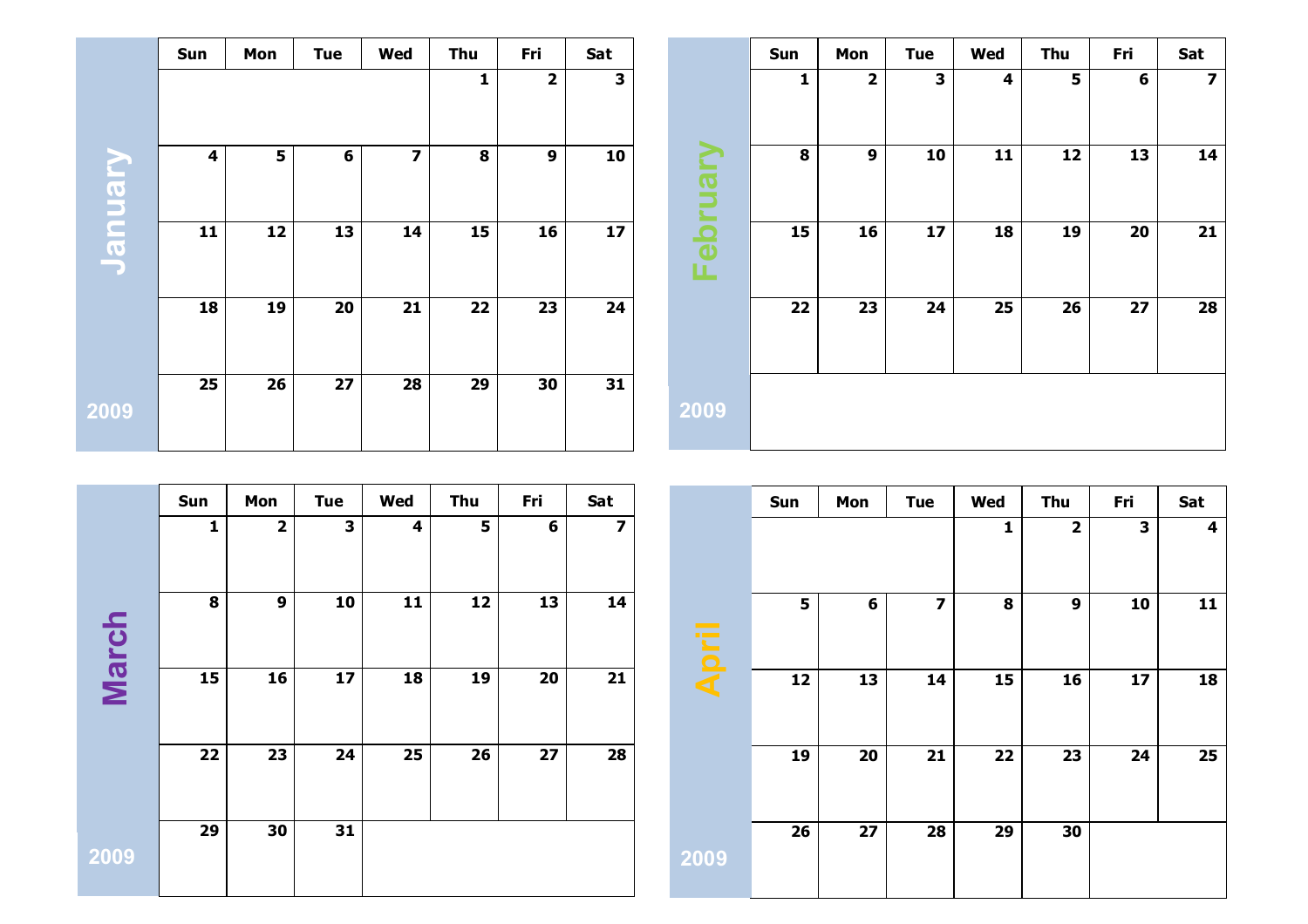|      | Sun | Mon | <b>Tue</b> | Wed | <b>Thu</b> | Fri | Sat                     |             | Sun                     | Mon | <b>Tue</b>     | Wed | <b>Thu</b> | Fri | Sat             |
|------|-----|-----|------------|-----|------------|-----|-------------------------|-------------|-------------------------|-----|----------------|-----|------------|-----|-----------------|
|      |     |     |            |     |            | 1   | $\overline{\mathbf{2}}$ |             |                         | 1   | $\overline{2}$ | 3   | 4          | 5   | $6\phantom{1}6$ |
| VeM  | 3   | 4   | 5          | 6   | 7          | 8   | 9                       | $\bullet$   | $\overline{\mathbf{z}}$ | 8   | 9              | 10  | 11         | 12  | 13              |
|      | 10  | 11  | 12         | 13  | 14         | 15  | 16                      | <b>NING</b> | 14                      | 15  | 16             | 17  | 18         | 19  | 20              |
|      | 17  | 18  | 19         | 20  | 21         | 22  | 23                      |             | 21                      | 22  | 23             | 24  | 25         | 26  | 27              |
|      | 24  | 25  | 26         | 27  | 28         | 29  | 30                      |             | 28                      | 29  | 30             |     |            |     |                 |
| 2009 | 31  |     |            |     |            |     |                         | 2009        |                         |     |                |     |            |     |                 |

|      | Sun | Mon | <b>Tue</b>              | Wed | Thu         | Fri | Sat |        | Sun          | Mon | <b>Tue</b> | Wed | Thu | Fri | Sat |
|------|-----|-----|-------------------------|-----|-------------|-----|-----|--------|--------------|-----|------------|-----|-----|-----|-----|
|      |     |     |                         |     | $\mathbf 2$ | 3   | 4   |        |              |     |            |     |     |     |     |
| VInc | 5   | 6   | $\overline{\mathbf{z}}$ | 8   | 9           | 10  | 11  | August | $\mathbf{2}$ | 3   | 4          | 5   | 6   | 7   | 8   |
|      | 12  | 13  | 14                      | 15  | 16          | 17  | 18  |        | 9            | 10  | 11         | 12  | 13  | 14  | 15  |
|      | 19  | 20  | 21                      | 22  | 23          | 24  | 25  |        | 16           | 17  | 18         | 19  | 20  | 21  | 22  |
|      | 26  | 27  | 28                      | 29  | 30          | 31  |     |        | 23           | 24  | 25         | 26  | 27  | 28  | 29  |
| 2009 |     |     |                         |     |             |     |     | 2009   | 30           | 31  |            |     |     |     |     |